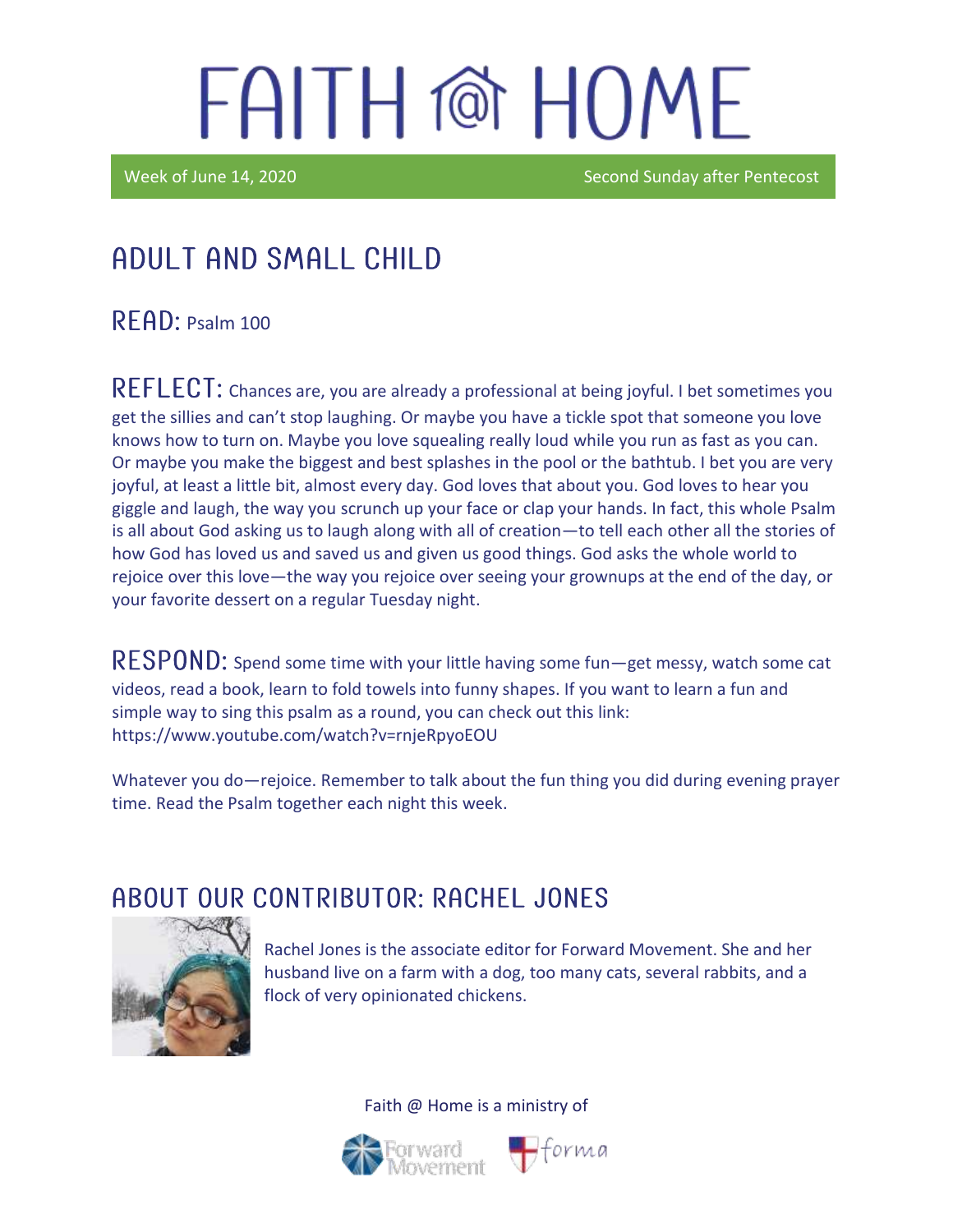Ϊ

Week of June 14, 2020

### Adult and elementary

**READ:** Genesis 18:1-15

REFLECT: What are some things that make you laugh? I used to like the nursery rhyme that ended with, "and the dish ran away with the spoon." Picturing a dish and a spoon running away together makes me laugh so hard!

In this reading, Sarah heard news that was so unbelievable that she can't do anything but laugh! Elsewhere in the Bible, it says, "a cheerful heart is a good medicine" (Proverbs 17:22 NRSV). Laughter is vitally important. God helps us to be cheerful and provides us with many things about which we can laugh.

RESPOND: Take a walk outside and look around you. What colors do you see? What scents do you smell? Did anything is nature make you laugh? Nature is one of the things God provided to keep us cheerful.

#### ABOUT OUR CONTRIBUTOR: IMANI DRISKELL



Imani Driskell is the Director of Children's, Youth, and Family Ministries at St. Michael's-in-the-Hills Episcopal Church in Toledo, Ohio. Imani was born and raised in Brooklyn, New York and is a bagel and pizza enthusiast. She enjoys learning, teaching and speaking about Faith Formation. Her favorite novel is *The Living is Easy* by Dorothy West.



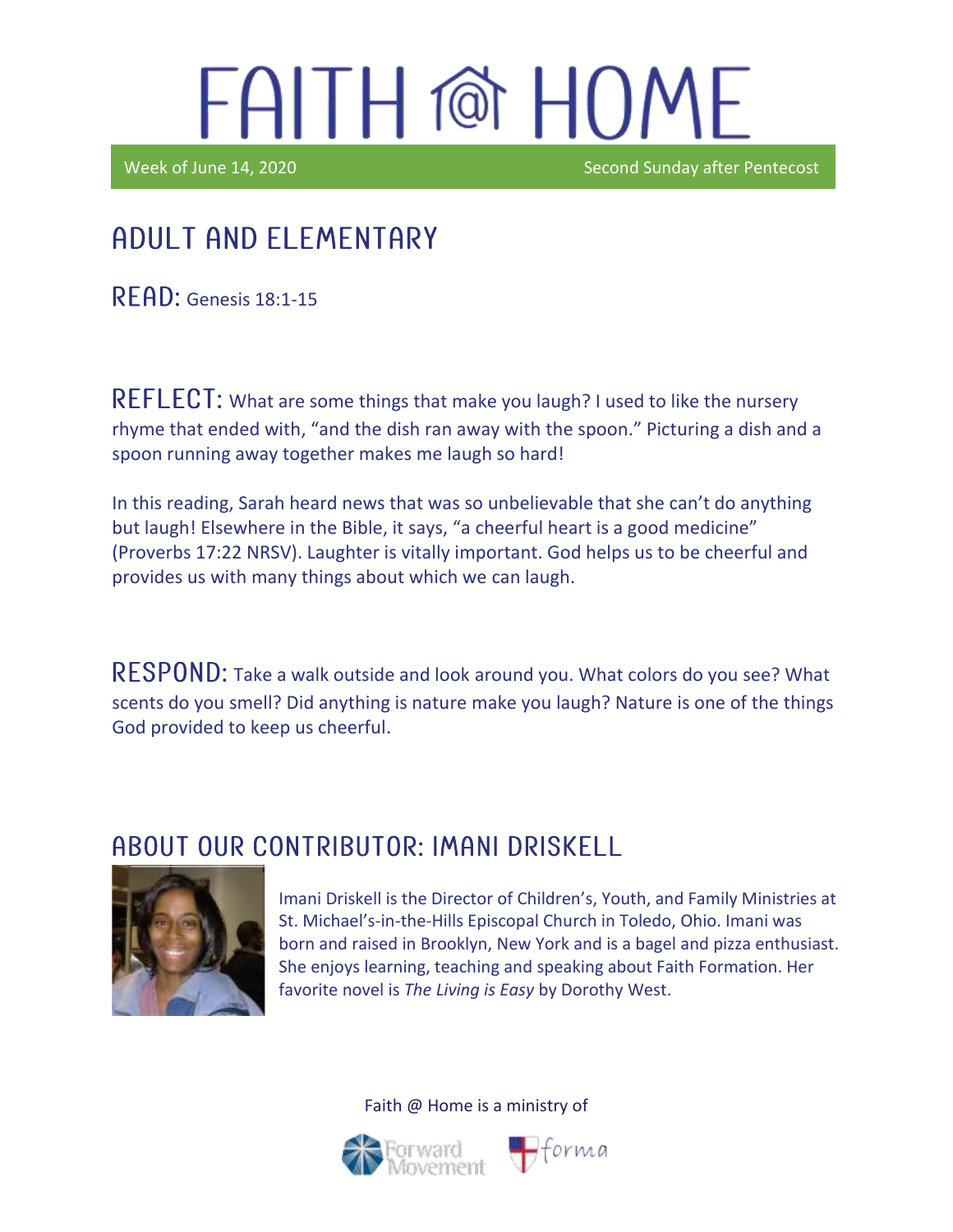Week of June 14, 2020 Second Sunday after Pentecost

## Adult and youth

READ: Matthew 9:35-10:23

REFLECT: Telling someone about something they don't care about or don't want to hear isn't always easy. Sometimes, they end up being really interested. Sometimes, they roll their eyes at you. Jesus sent the disciples to reach out to the "lost sheep of Israel," the ones who had been rejected and sent away by the shepherds and flock for various reasons. Some of them, when they heard about the amazing things Jesus was doing and preaching, were excited. Others worried that the message wasn't for them or had been so burned by others, that they didn't want to receive the message. This can happen any time we try to speak truth or justice to our community or the world.

One of my favorite lines from this is when Jesus tells the disciples to "shake off the dust from your feet" when they are not received by a household or community. (Matthew 10:14, NRSV) This, historically, was a kind of curse placed upon that group, as is referenced later about judgement being worse there than in Sodom and Gomorrah, but it is also a good message in the face of resistance. When you speak truth and justice but are met with anger and dismissal, shake the dust off your feet and keep walking.

RESPOND: Check in with your friends this week. See if they have picked up a new hobby or interest this summer or share one with them.

#### ABOUT OUR CONTRIBUTOR: MAGGIE PAUL



Maggie Paul is the Assistant Director for Youth and Family Ministry at Christ Episcopal Church in Charlotte, NC where she focuses on Middle School and relational ministry as well as curriculum. She previously served at the Cathedral of St. Philip in Atlanta, GA where she developed and implemented a comprehensive Confirmation curriculum. She is very excited to bring aspects of this curriculum to her new parish. As an undergraduate with a passion for youth ministry, she served as a summer camp counselor and Episcopal student center "church mouse," and she continues to use her gifts and talents as a singer and musician to nurture her own journey and inspire others on theirs.